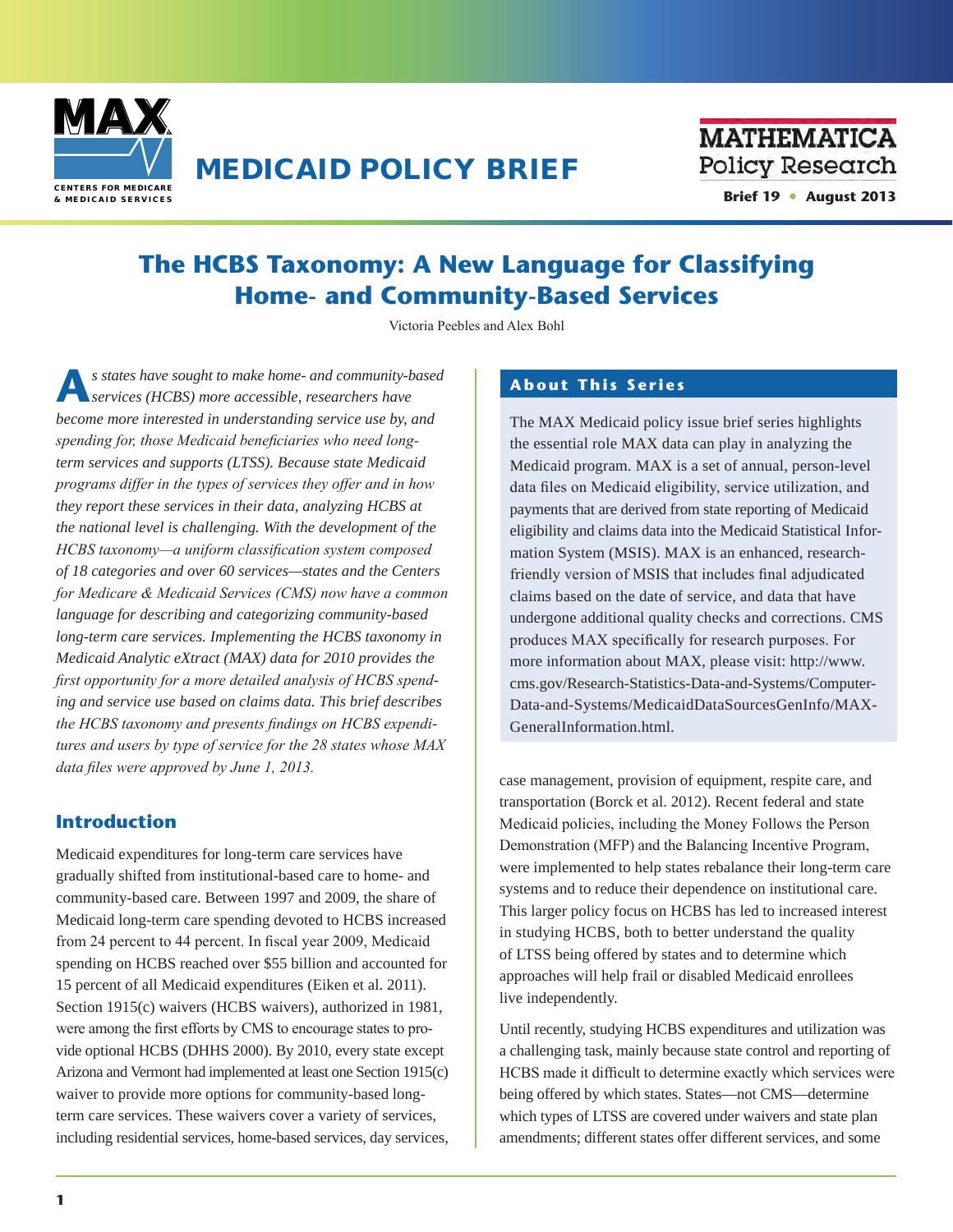states may offer certain LTSS only to specific populations (for example, waiver enrollees). Moreover, information available through claims data may not always offer the detail researchers need. According to administrative billing claims, most 1915(c) waivers report the type of service as "other" (as opposed to private duty nursing or personal care, for example). This lack of specificity makes it impossible to distinguish individual waiver services. Nor can researchers seeking to identify and assess HCBS by type of service rely on the procedure codes that appear on claims records, since states vary significantly in how they define specific services. For example, "personal care" may also be labeled "attendant care," "personal assistance," or "personal attendant services." Some states use national codes for personal care, and some create unique state-specific codes. What researchers needed was a taxonomy for procedure codes that made it possible to categorize waiver claims and understand services offered, including services indicated by state-specific procedure codes that did not supply a description.<sup>1</sup>

To fill this need and ensure that CMS could monitor the wide range of waivers and waiver services used by states, Truven Health Analytics, formerly known as Thomson Reuters, led the development of an HCBS taxonomy. Today, the taxonomy applies to services covered under Section 1915(c) waivers, as well as the State Plan HCBS benefits authorized by Section 1915(i). Below, we describe the HCBS taxonomy, explain the construction of a crosswalk to map procedure codes to taxonomy categories, and then present descriptive statistics on state-, service-, and person-level HCBS expenditures based on 28 states whose 2010 MAX data files had been approved by June 1, 2013.

## **Overview of Data, Methods, and Approach**

#### **Data**

Our analysis used data available in MAX 2010 files. MAX files are research-friendly Medicaid administrative files with information on Medicaid eligibility, service use, and payments (CMS 2013a). In order to capture corrections and adjustments for enrollment and claims records, as well as lagged claims, MAX collects three extra quarters of data beyond the calendar year. Adjustment business rules are applied to create final enrollment and claims records (Borck et al. 2012). We used data from 2010 because this is the most recent year for which MAX data are available and because 2010 was the first year that MAX included the HCBS taxonomy. Within the MAX Other Services (OT) file, which contains claim records for ambulatory services delivered and paid for by Medicaid (such as office-based physician services, lab/X-ray, clinic services, home health, hospice, and outpatient hospital institutional

claims), we identified all Section 1915(c) fee-for-service waiver service claims submitted by states and approved by CMS as of June 1, 2013. By that date, 32 states had approved 2010 MAX files. Of these, we excluded four—Michigan, Oregon, South Dakota, and Virginia—because of data quality issues,<sup>2</sup> limiting our analysis to 28 states.<sup>3</sup> After linking all 1915(c) claims to the MAX Person Summary file, which includes monthly enrollment information and summary expenditure information, we excluded users and their associated claims if the enrollee's Medicaid eligibility information was missing or if the enrollee was eligible only for a state's separate Children's Health Insurance Program. The latter group was excluded because their claims data are incomplete.

#### **HCBS Taxonomy—Development and Application**

In 2009, Truven Health (at that time Thomson Reuters) drafted the first version of the HCBS taxonomy, using literature reviews, expert interviews, and an analysis of service definition information provided by 176 HCBS waivers and nine demonstration grants for community alternatives to Psychiatric Residential Treatment Facilities. This draft taxonomy was tested by a working group of state associations, piloted using staff from 10 states and one Area Agency on Aging, and reviewed using the procedure codes submitted in Medicaid Statistical Information System (MSIS) 2008 claims records. MSIS files contain eligibility and claims records for Medicaid recipients, and they are the data source for the more research-friendly MAX files. A team from Mathematica Policy Research conducted the MSIS pilot test by applying taxonomy categories to Medicaid claims data and providing feedback to Truven; Mathematica and Truven then submitted a joint revised version of the taxonomy to CMS.

As part of the pilot, Mathematica developed an initial crosswalk between information on claims and the list of services included in the taxonomy developed by Truven (Wenzlow et al. 2011). The crosswalk mapped national Healthcare Common Procedure Coding System (HCPCS) procedure codes, Current Procedural Terminology (CPT) procedure codes, and state-specific procedure codes to HCBS taxonomy services.<sup>4</sup> Procedure code modifiers, place-of-service codes, and MAX type-of-service codes were also considered in order to extract additional detail about the services provided in the claims,5,6 and thus to categorize services more precisely. For example, place of service can help distinguish between the taxonomy services "respite in home" and "respite out of home." In cases where we could not fully differentiate the place of service, claims were mapped to a "respite unspecified" code. During the pilot, Mathematica staff also consulted with state staff to gather additional information on codes that represented a substantial percentage of waiver expenditures.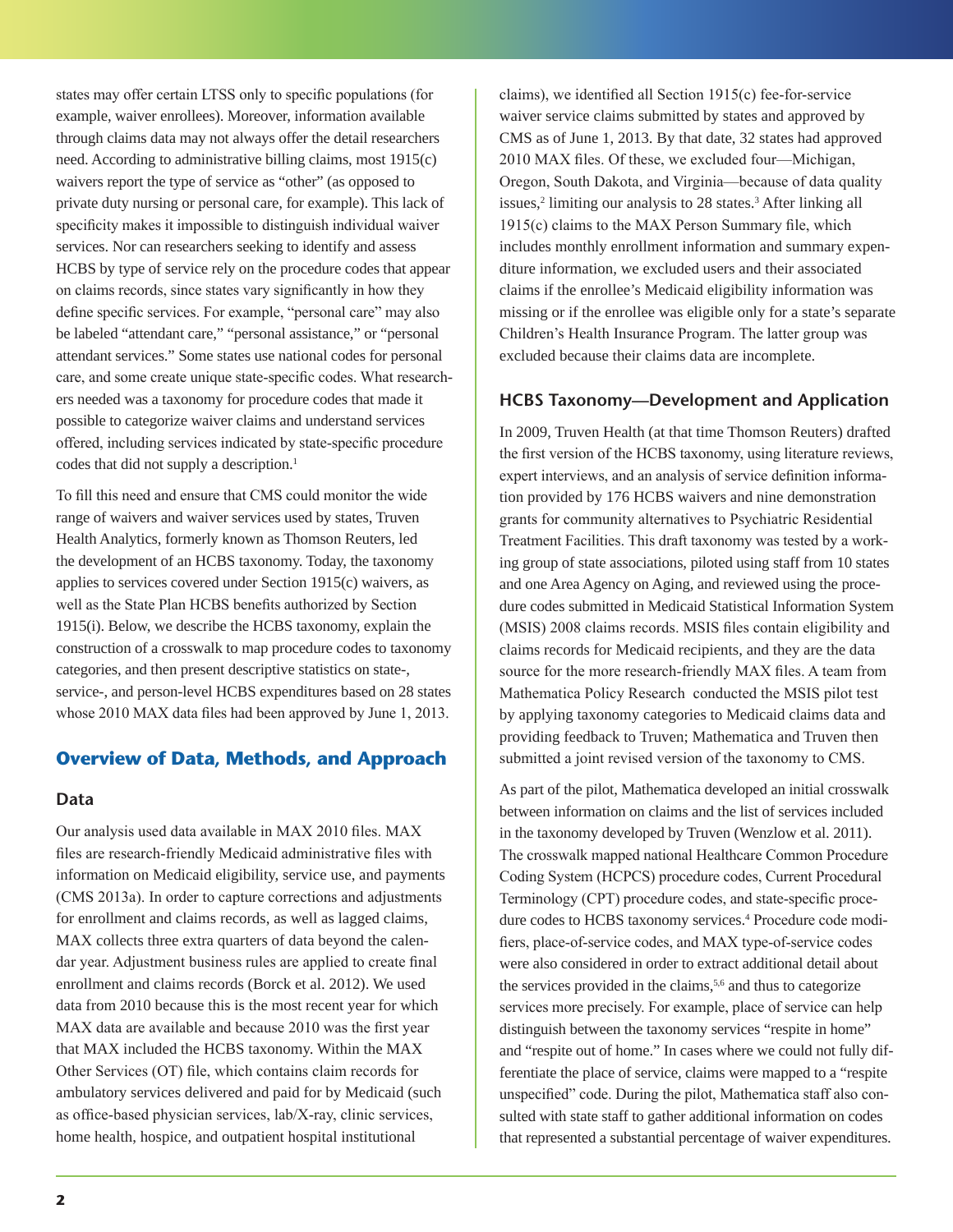As we updated and revised our crosswalk for MAX 2010, we consulted documentation from state contacts, sought additional input from states, and searched Internet sources for more information. For example, we were able to find a list of definitions of codes of home health rates used by New York that helped us identify certain state-specific code descriptions.7 The taxonomy categories and services were applied to MAX claims data through an automated program, and the results were reviewed again for quality assurance. The HCBS taxonomy was applied to all 1915(c) fee-for-service waiver claims in the MAX OT file.

The taxonomy is organized by 18 categories, including an "unknown" category, and over 60 specific services (see Table 1). The ordering of the categories and services in the taxonomy reflects the order in which the crosswalk is applied in practice. If a service could be placed in either of two categories, we assigned the category that comes first in the taxonomy. For example, the national HCPCS code H0032, "mental health service plan development by non-physician," could either be classified as case management or other mental health and behavioral services. Because case management is ordered first in the taxonomy, the procedure code is mapped to this category.

| <b>HCBS Taxonomy Category</b>                | <b>HCBS Taxonomy Service</b>                                                                                                                                                                                                                                                                                                                       |
|----------------------------------------------|----------------------------------------------------------------------------------------------------------------------------------------------------------------------------------------------------------------------------------------------------------------------------------------------------------------------------------------------------|
| Case management                              | Case management                                                                                                                                                                                                                                                                                                                                    |
| Round-the-clock services                     | Group living, residential habilitation<br>Group living, mental health services<br>Group living, other<br>Shared living, residential habilitation<br>Shared living, mental health services<br>Shared living, other<br>In-home residential habilitation<br>In-home round-the-clock mental health services<br>In-home round-the-clock services, other |
| Supported employment                         | Job development<br>Ongoing supported employment, individual<br>Ongoing supported employment, group<br>Career planning                                                                                                                                                                                                                              |
| Day services                                 | Prevocational services<br>Day habilitation<br><b>Education</b> services<br>Day treatment/partial hospitalization<br>Adult day health<br>Adult day services (social model)<br>Community integration<br>Medical day care for children                                                                                                                |
| Nursing                                      | Private duty nursing<br>Skilled nursing                                                                                                                                                                                                                                                                                                            |
| Home-delivered meals                         | Home-delivered meals                                                                                                                                                                                                                                                                                                                               |
| Rent and food expenses for live-in caregiver | Rent and food expenses for live-in caregiver                                                                                                                                                                                                                                                                                                       |
| Home-based services                          | Home-based habilitation<br>Home health aide<br>Personal care<br>Companion<br>Homemaker<br>Chore                                                                                                                                                                                                                                                    |
| Caregiver support                            | Respite, out of home<br>Respite, in home<br>Caregiver counseling and/or training                                                                                                                                                                                                                                                                   |

#### **Table 1. HCBS Taxonomy Categories and Services**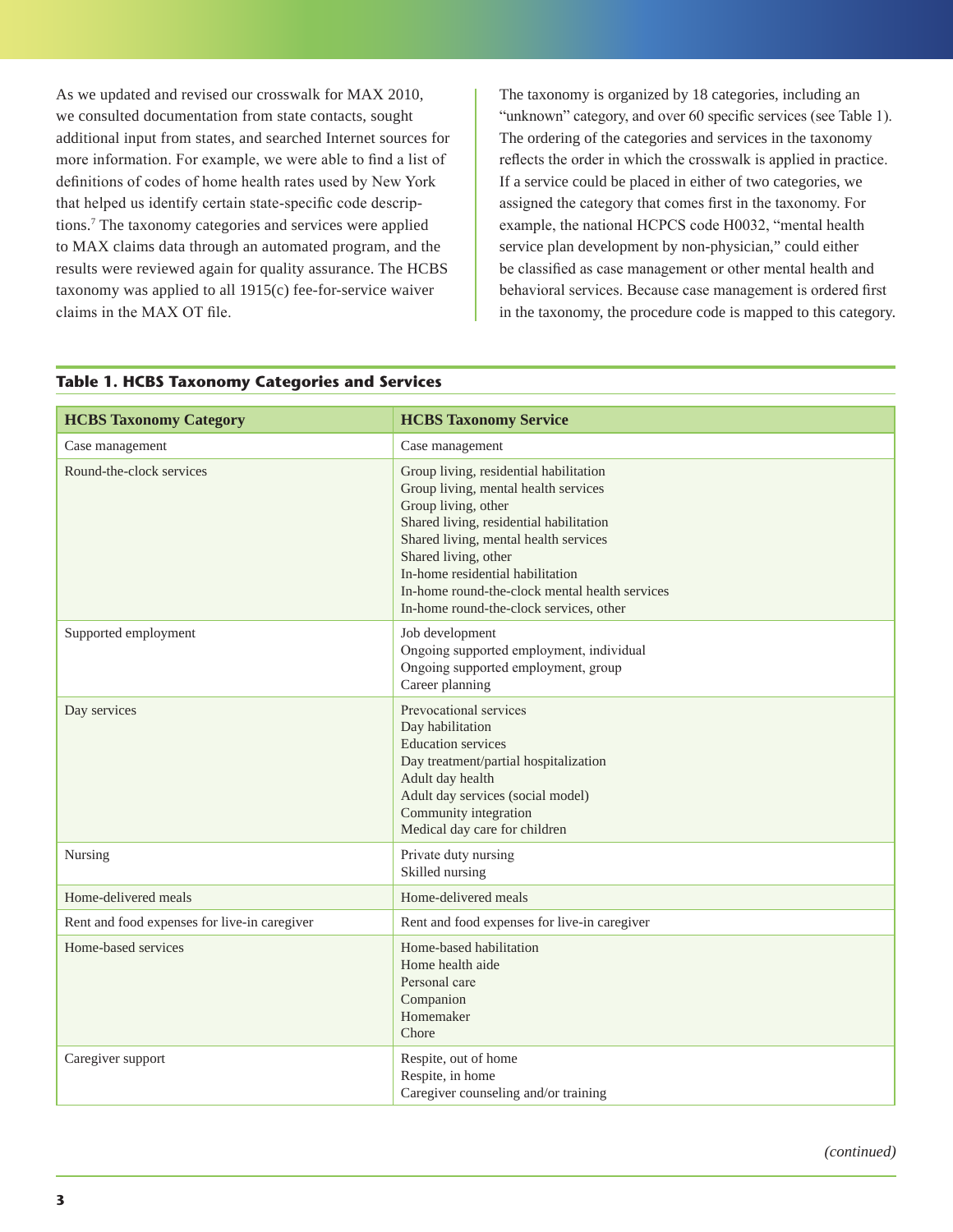| <b>HCBS Taxonomy Category</b>               | <b>HCBS Taxonomy Service</b>                                                                                                                                                                                                                                                                                                                  |
|---------------------------------------------|-----------------------------------------------------------------------------------------------------------------------------------------------------------------------------------------------------------------------------------------------------------------------------------------------------------------------------------------------|
| Other mental health and behavioral services | Mental health assessment<br>Assertive community treatment<br>Crisis intervention<br>Behavior support<br>Peer specialist<br>Counseling<br>Psychosocial rehabilitation<br>Clinic services<br>Other mental health and behavioral services                                                                                                        |
| Other health and therapeutic services       | Health monitoring<br>Health assessment<br>Medication assessment and/or management<br>Nutrition consultation<br>Physician services<br>Prescription drugs<br>Dental services<br>Occupational therapy<br>Physical therapy<br>Speech, hearing, and language therapy<br>Respiratory therapy<br>Cognitive rehabilitative therapy<br>Other therapies |
| Services supporting participant direction   | Financial management services in support of participant direction<br>Information and assistance in support of participant direction                                                                                                                                                                                                           |
| Participant training                        | Participant training                                                                                                                                                                                                                                                                                                                          |
| Equipment, technology, and modifications    | Personal emergency response system<br>Home and/or vehicle accessibility adaptations<br>Equipment and technology<br>Supplies                                                                                                                                                                                                                   |
| Nonmedical transportation                   | Nonmedical transportation                                                                                                                                                                                                                                                                                                                     |
| Community transition services               | Community transition services                                                                                                                                                                                                                                                                                                                 |
| Other services                              | Goods and services<br>Interpreter<br>Housing consultation<br>Other                                                                                                                                                                                                                                                                            |
| Unknown                                     | Unknown                                                                                                                                                                                                                                                                                                                                       |

## **Table 1. HCBS Taxonomy Categories and Services** *(continued)*

Source: Medicaid HCBS Taxonomy (Truven Health Analytics 2012).

The services within a category provide more distinctive classifications; for example, the "supported employment" category is broken out into "job development," "ongoing supported employment—individual," "ongoing supported employment group," and "career planning." If we were unable to determine whether an "ongoing supported employment" claim should be mapped to "group" or "individual," the claim was mapped to "ongoing supported employment—unknown."

## **Approach**

To quantify the utility of the taxonomy, we analyzed the proportion of claims mapped to the "unknown" taxonomy category compared to claims originally mapped to the "unknown" or "other" type of service in MAX. To summarize expenditures, we reviewed claims data for each of the 28 approved states in MAX with applicable data. We summed all expenditures for 1915(c) waiver recipients and counted the unique number of users across each HCBS taxonomy service and category. 1915(c) waiver services were identified as claims having a program type equal to 6 (home- and community-based care for disabled elderly and individuals age 65 and older) or 7 (home- and community-based care waiver services).<sup>8</sup> Average amount paid per user was calculated by dividing the sum of all expenditures for a particular service by the number of unique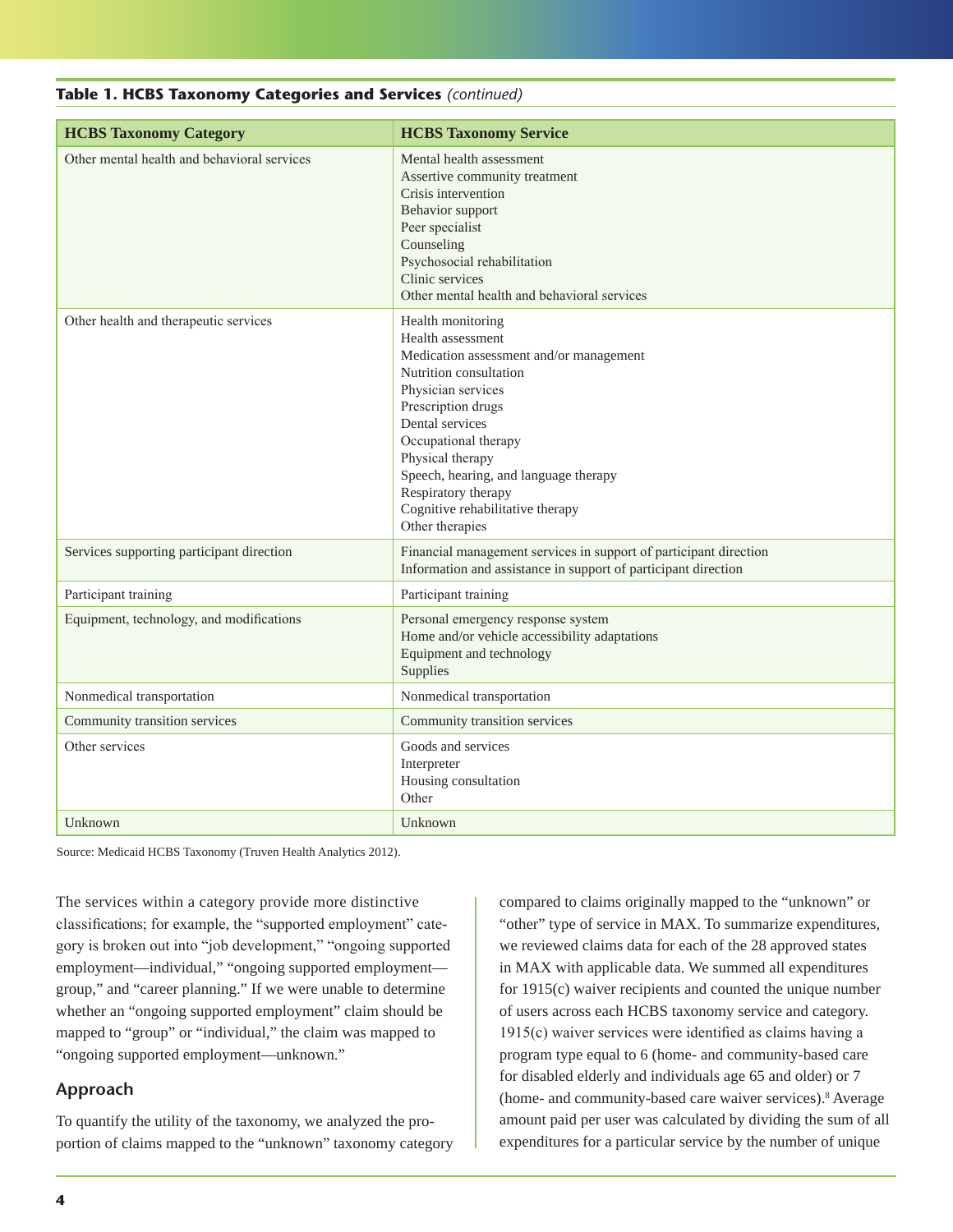users with a claim for that service. We reported use of services by category (see Table 2) and defined expenditures using the Medicaid paid amount. Our analyses focused on the HCBS categories that account for the largest proportion of expenditures, both overall and per user. We calculated per-user expenditures by state to assess the variability in state waiver service offerings;

heterogeneity is expected, because waivers must meet the needs of enrollees, and states vary in how they administer certain services (for example, some states use state administrative funds, which are not collected in MSIS, for case management). We also compared per-person expenditures to other information sources to assess the validity of our information.

| <b>Category</b>                              | <b>Number</b><br>of States<br><b>Reporting</b> | <b>Total</b><br><b>Expenditures</b><br>(in Millions) | Percentage<br>of Expenditures | <b>Number</b><br>of Users | Percentage<br>of Users | <b>Average Paid</b><br>per User |
|----------------------------------------------|------------------------------------------------|------------------------------------------------------|-------------------------------|---------------------------|------------------------|---------------------------------|
| <b>Total</b>                                 | 28                                             | 23,595.7                                             | <b>100</b>                    | 850,123                   | >100                   | \$27,755                        |
| Case management                              | 27                                             | 953.4                                                | $\overline{4}$                | 377,272                   | 44                     | \$2,527                         |
| Round-the-clock services                     | 27                                             | 10,758.2                                             | 46                            | 198,734                   | 23                     | \$54,134                        |
| Supported employment                         | 24                                             | 321.3                                                | $\mathbf{1}$                  | 41,463                    | 5                      | \$7,749                         |
| Day services                                 | 27                                             | 3,3561.9                                             | 15                            | 233,226                   | 27                     | \$15,272                        |
| Nursing                                      | 23                                             | 260.0                                                | $\mathbf{1}$                  | 50,127                    | 6                      | \$5,186                         |
| Home-delivered meals                         | 22                                             | 119.1                                                | $\mathbf{1}$                  | 95,997                    | 11                     | \$1,241                         |
| Rent and food for live-in<br>caregiver       | $\mathbf{1}$                                   | 0.2                                                  | $<1\,$                        | <b>NR</b>                 | NR                     | <b>NR</b>                       |
| Home-based services                          | 28                                             | 4,331.0                                              | 18                            | 355,118                   | 42                     | \$12,196                        |
| Caregiver support                            | 27                                             | 519.5                                                | 2                             | 125,994                   | 15                     | \$4,124                         |
| Other mental health                          | 25                                             | 807.6                                                | 3                             | 95,569                    | 11                     | \$8,451                         |
| Other health and<br>therapeutic services     | 25                                             | 118.8                                                | $\mathbf{1}$                  | 74,425                    | $\overline{9}$         | \$1,596                         |
| Services supporting<br>participant direction | 9                                              | 161.2                                                | $\mathbf{1}$                  | 31,808                    | $\overline{4}$         | \$5,066                         |
| Participant training                         | 16                                             | 389.1                                                | $\overline{2}$                | 38,952                    | 5                      | \$9,989                         |
| Equipment, technology,<br>and modifications  | 28                                             | 208.2                                                | $\mathbf{1}$                  | 234,566                   | 28                     | \$888                           |
| Nonmedical<br>transportation                 | 24                                             | 265.8                                                | $\mathbf{1}$                  | 125,643                   | 15                     | \$2,116                         |
| Community transition<br>services             | 12                                             | 4.1                                                  | $<1\,$                        | 3.011                     | < 1                    | \$1,354                         |
| Other                                        | 14                                             | 110.4                                                | $\mathbf{1}$                  | 22,868                    | 3                      | \$4,828                         |
| Unknown                                      | 25                                             | 705.8                                                | 3                             | 93.543                    | 11                     | \$7,545                         |

#### **Table 2. Use of and Expenditures for Services, by HCBS Category**

Source: Analysis of MAX data for 28 states approved as of June 1, 2013, for services provided in calendar year 2010.

Note: Number of users and average paid per user were not reported for the HCBS taxonomy category "rent and food for live-in caregiver" due to small sample sizes. The percentage of users equals the number of users reporting a claim in each category divided by the total number of 1915(c) waiver users. Waiver participants use more than one category of HCBS, therefore the total percentage of users is greater than 100.

NR = not reported.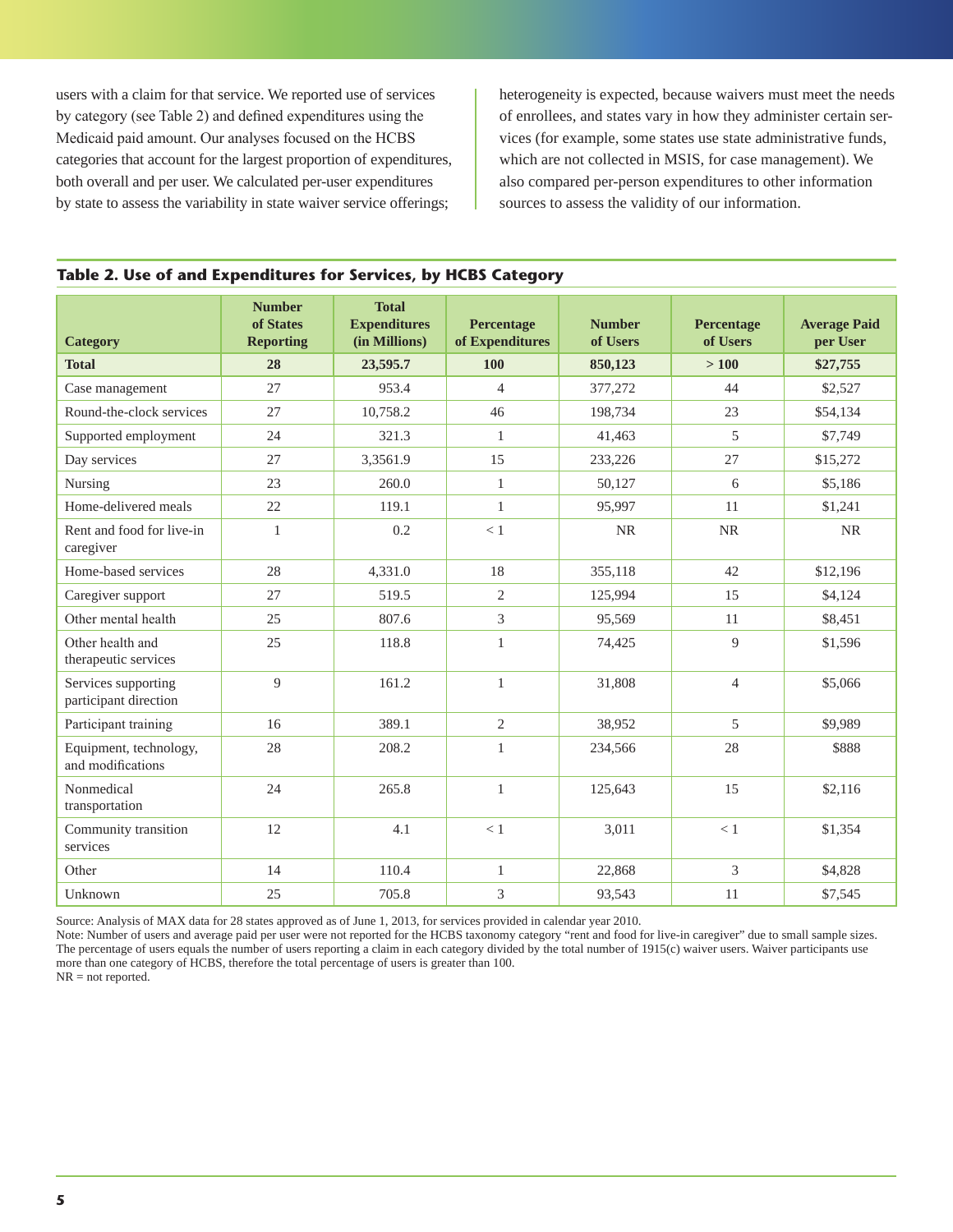## **Findings**

## **Application of the Taxonomy**

For calendar year 2010, the 28 states included in our analysis spent almost \$23.6 billion on HCBS for people in waiver programs. These numbers are comparable with preliminary calculations of fiscal year 2010 waiver expenditures—\$24.2 billion—reported by Truven Health for the same set of states using CMS 64 (Eiken et al. 2011). We mapped 97 percent of 1915(c) waiver expenditures to an HCBS taxonomy category. The remaining 3 percent of expenditures were mapped to the "unknown" category, primarily because the procedure code on the claims could not be interpreted—most commonly because it was an unknown state-specific procedure code that was missing a description, or it was the national HCPCS code T2025, "waiver services; not otherwise specified." Had we relied solely on the MSIS type-of-service field, we would have categorized only 20 percent of claims. MAX type-of-service categories expand those in MSIS to include adult day care, residential care, and durable medical equipment, and they allowed us to classify an additional 51 percent of the claims in our data set (data not shown). Applying the HCBS taxonomy increased

the percentage of categorized claims from 71 to 97 percent of 1915(c) waiver claims.

#### **Use of HCBS**

Based on the more than 850,000 users of 1915(c) waiver services across the 28 states, we find that no one type of HCBS was used by the majority of Medicaid waiver participants. Case management was the most commonly used taxonomy category, with 44 percent of all waiver service users receiving case management services (Figure 1). Home-based services—which include home health aides, personal care, homemaker, and chore services (see Table 1)—were used by 42 percent of wavier service users. Services under the equipment, technology, and modifications category were provided to 28 percent of waiver service users. Few people utilized services that support rent and food expenses for live-in caregivers, community transitions, or participant direction. In fact, only one state had claims for the costs of food and rent for live-in caregivers, and only five total users received this service. The lack of a dominant service category suggests that the HCBS users have a wide variety of care needs, although service use is also influenced by state policies and waiver type.





Source: Mathematica analysis of MAX data for 28 states approved as of June 1, 2013, for services provided in calendar year 2010. The percentage of users equals the number of users reporting a claim in each category divided by the total number of 1915(c) waiver users. Waiver participants use more than one category of HCBS, therefore the total percentage of users is greater than 100.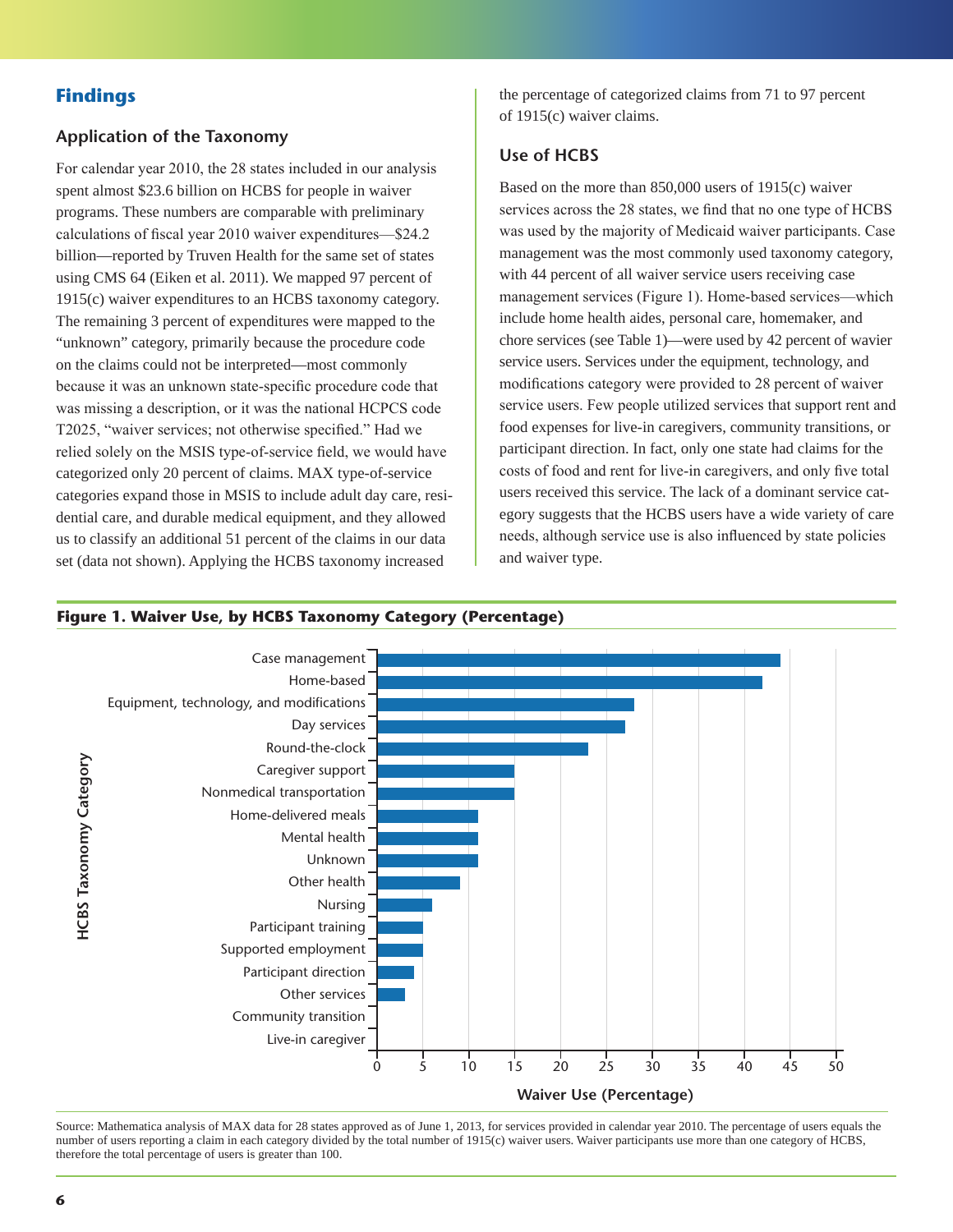#### **HCBS Waiver Expenditures**

Although people who need LTSS use a variety of services, and no single service dominates, a few select services appear to drive overall HCBS expenditures. Out of the nearly \$23.6 billion spent on 1915(c) waivers, 3 of the 18 HCBS categories round-the-clock, home-based, and day services—accounted for nearly 80 percent of all waiver expenditures (Figure 2). The largest HCBS expenditure category was round-the-clock services, which accounted for 46 percent of total HCBS waiver expenditures, or \$10.7 billion.<sup>9</sup> Only 23 percent of users received this service (Figure 1), which suggests a high per-user cost for this service category. Round-the-clock services included "group living," "shared living," and "in-home residential habilitation." A third of the expenditures for roundthe-clock services were for "group living, mental health." Expenditures for this service were found in two states, Florida and New York; furthermore, over 99 percent of this spending was for services provided in psychiatric residential treatment centers in New York. Another 27 percent of the \$10.7 billion was accounted for by "round-the-clock services, unspecified." Unspecified categories are used in the taxonomy when more specific services, or subcategories, cannot be applied. For example, the national HCPCS code T2033—"residential care, not otherwise specified, waiver; per diem"—denotes a roundthe-clock service, but a more specific distinction cannot be made. "Group living, other," and "shared living, other" each represent about 10 percent of overall round-the-clock spending. The remaining round-the-clock categories, such as "in-home residential habilitation," account for smaller shares of total expenditures for round-the-clock services.

Home-based services, the second largest category of spending, accounted for 18 percent of HCBS expenditures. Unlike roundthe-clock services, home-based services were widely used by 42 percent of waiver service users. Day services, which include adult day health and day habilitation, made up 15 percent of total HCBS expenditures, and more than a quarter of waiver service users received this service.

The data indicate that some services, such as round-the-clock, account for a large share of total HCBS expenditures but are not widely used, while other services are widely used but account for a small share of total expenditures. Case management is an example of the latter. Although 44 percent of waiver service users received this service, it accounted for only 4 percent of total HCBS expenditures in 2010. The equipment, technology, and modifications service category is another example of a widely used service (utilized by 28 percent of waiver service users) that accounts for only a small fraction of HCBS expenditures, in this case less than 1 percent of expenditures.

## **Per-User Expenditures**

Per-user expenditures help us assess the amount Medicaid paid for HCBS provided to waiver service users on average; they also show the variations in state waiver programs and the populations they serve. In 2010, the 28 states in the study provided an average of \$27,755 in HCBS on a per-user basis. This average is consistent with reports from 2008 (Borck et al. 2012), when expenditures for HCBS provided through waivers were about \$21,000 per waiver enrollee (the calculation includes all enrolled individuals, even those who did not use any waiver services).



#### **Figure 2. HCBS Waiver Expenditures, by Taxonomy Category (Percentage)**

Source: Mathematica analysis of MAX data for 28 states approved as of June 1, 2013, for services provided in calendar year 2010.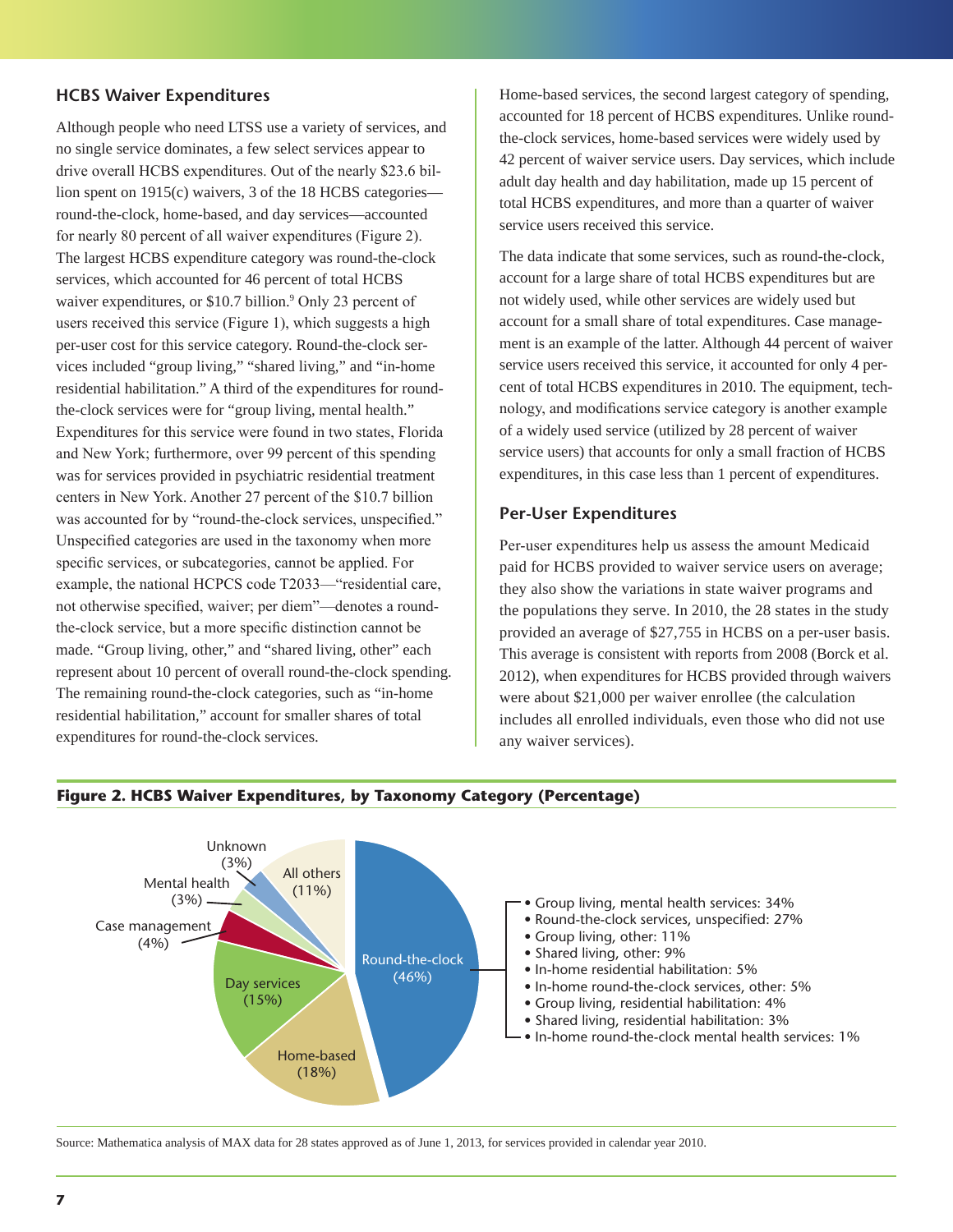An analysis of HCBS users with similar grantee data in the MFP program showed considerably higher per-person spending—over \$37,000 in 2012 (Irvin 2013). MFP per-person expenditures vary from our estimates for a number of reasons. First, the MFP figures are based on a different mix of states, and they are calculated by dividing MFP programs' total HCBS expenditures by the total number of MFP participants, adjusted for the number of days that a participant was enrolled in the program. Our data divides total expenditures by the total number of users with an HCBS claim, but does not account for the duration of waiver enrollment; accounting for duration would increase annual perenrollee expenditures because not all individuals had a full year of enrollment. Second, the characteristics of these two populations may differ. Participants in MFP have recently transitioned from an institution to a community setting and may have had above-average needs for HCBS, whereas 1915(c) waiver enrollees may have been living in the community for several years and have different care needs. The MFP evaluation compared perperson-per-month costs for the first 30 days to overall costs and found that monthly service expenditures during the 30 days after the initial transition are on average more than 54 percent higher than those for the remainder of the year (Irvin 2013); this difference reflects the one-time services participants receive when transitioning to community living. Finally, the MFP program provides additional HCBS that would not be available to regular Medicaid beneficiaries, such as extra hours of personal assistance services (Irvin 2013).

Per-user expenditures varied considerably across the 28 states, from a low of \$8,200 to over \$75,000 (data not shown). The average expenditures per user also varied across the different HCBS taxonomy categories, from a low of almost \$900 for equipment, technology, and modifications to over \$50,000 for round-the-clock services (Table 2). The number of waiver participants varied across states, and knowing the average paid per user can help researchers spot state-specific data anomalies. For example, the average per-user amount paid for case management services is typically around \$2,000 (Figure 3), so the state paying almost \$24,000 per user for these services stands out. Further investigation revealed that the claims in this state are allocated to a service described as "coordinated care fee, risk-adjusted maintenance." This description suggests a Medicaid managed care service that should be excluded from analysis, but the information on the claim indicated fee-forservice. When noting these anomalies, researchers should use caution and consider looking into individual states' waiver applications to learn more about what the state program covers. In the case of spending on case management services, the anomaly may represent the actual per-user spending in the state—that is, it may show that the state's case management services are more extensive than those of other states and the issue warrants further research; alternatively, the figure may be a data anomaly that warrants excluding the state from analysis.



**Figure 3. Case Management Services: Average 1915(c) Wavier Amount Paid per User, by State**

Source: Mathematica analysis of MAX data for 28 states approved as of June 1, 2013, for services provided in calendar year 2010. Data are shown for 27 states because one state did not report claims for case management.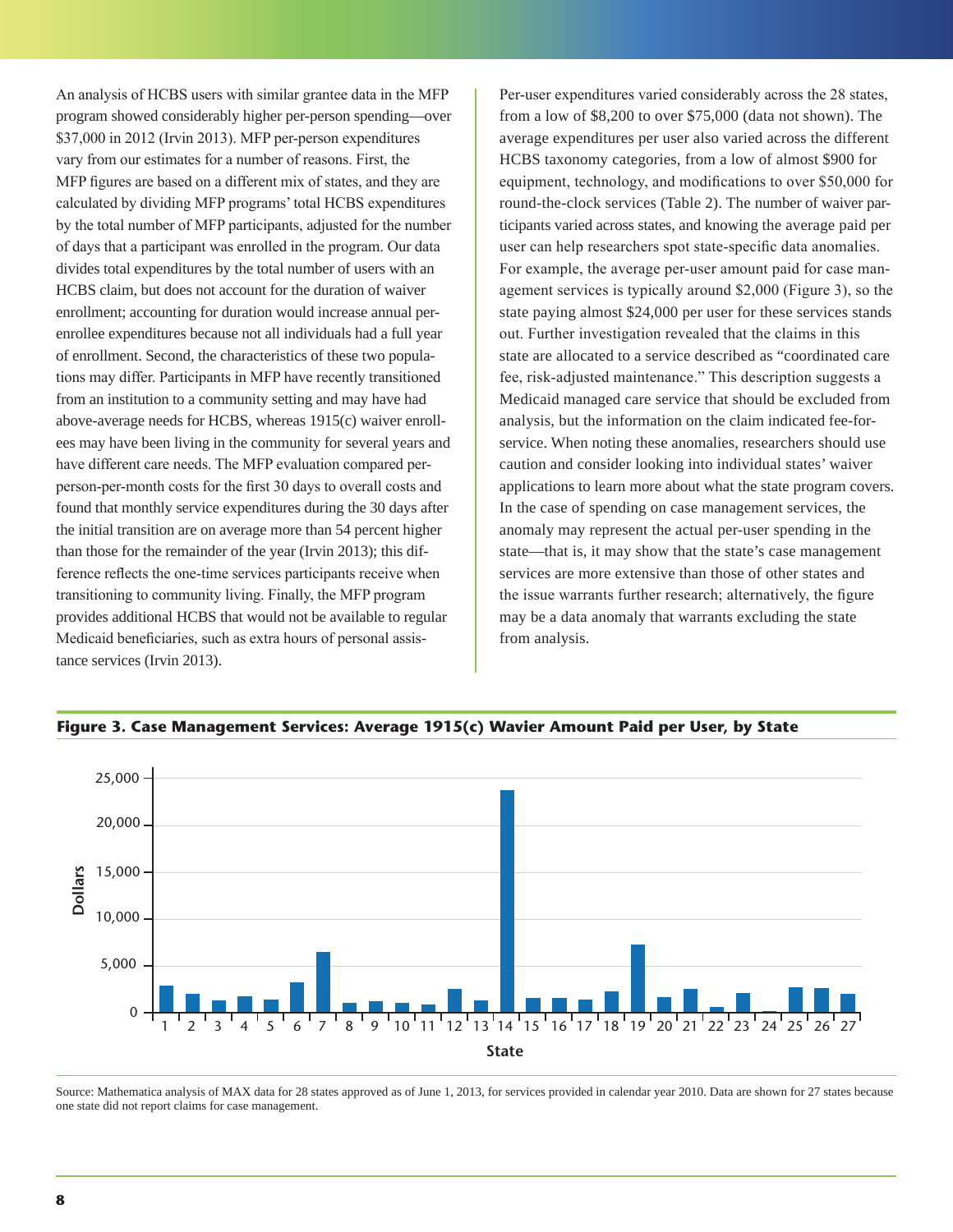## **State-Specific Findings**

The analyses presented in this brief are most likely sensitive to the states included. The overall expenditure and user estimates are heavily influenced by the states with the largest number of users. A few states make up a disproportionately large share of total waiver expenditures in our findings. Out of the \$23.6 billion reported across the 28 states in our data set, the state of New York accounted for 24 percent of overall expenditures (data not shown). Other states with large shares of total expenditures included Pennsylvania (10 percent), California (9 percent), and Minnesota (7 percent). Based on other published reports of national HCBS expenditures, New York is consistently the state with the largest share of expenditures (Eiken et al. 2011).

As was true for overall HCBS expenditures, most HCBS expenditures at the state level were accounted for by round-the-clock, home-based, and day services. Almost all states fell into one of two groups—those that spent most on round-the-clock services, and those that spent most on home-based services. Round-theclock services were the largest share of HCBS waiver expenditures in 18 of the 28 states studied; expenditures among those 18 states for these services ranged from 37 to 67 percent of the states' total expenditures for waiver services (Figure 4). In contrast, home-based services were the largest share of HCBS waiver expenditures in eight states. In the remaining two states (Arkansas and Florida), other mental health services and case management were the largest share of HCBS expenditures (data not shown).

## **Most Common Categories of HCBS Provided by States**

A number of services were provided by most or all states. In all 28 states, at least some waiver participants received equipment, technology, and modifications—a category that includes personal emergency response systems, home and vehicle accessibility adaptations, and supplies—as well as home-based services (Figure 5). All but one state reported waiver claims for caregiver support, day, round-the-clock, and case management services. Some services, including live-in caregiver, community transition, and supports for participant direction, were not commonly observed among states; it is possible that these services are more difficult to identify in claims records because they may be bundled with other services. Services supporting participant direction included only services that help participants manage self-directed services, such as financial management or training to manage these self-directed services. Live-in caregiver services include only payments for rent and food for direct support workers and do not include payment for the direct support worker's actual services, which would be covered under personal care. There are no national HCPCS or CPT codes to identify services that support participant direction or live-in caregiver services. There is a national code T2038, which specifies "community transition, waiver; per service, for community transition services," but less than half of the states in our data set used this code.



**Figure 4. Percentage of Expenditures for Round-the-Clock and Home-Based Services, by State**

Source: Mathematica analysis of MAX data for 28 states approved as of June 1, 2013, for services provided in calendar year 2010.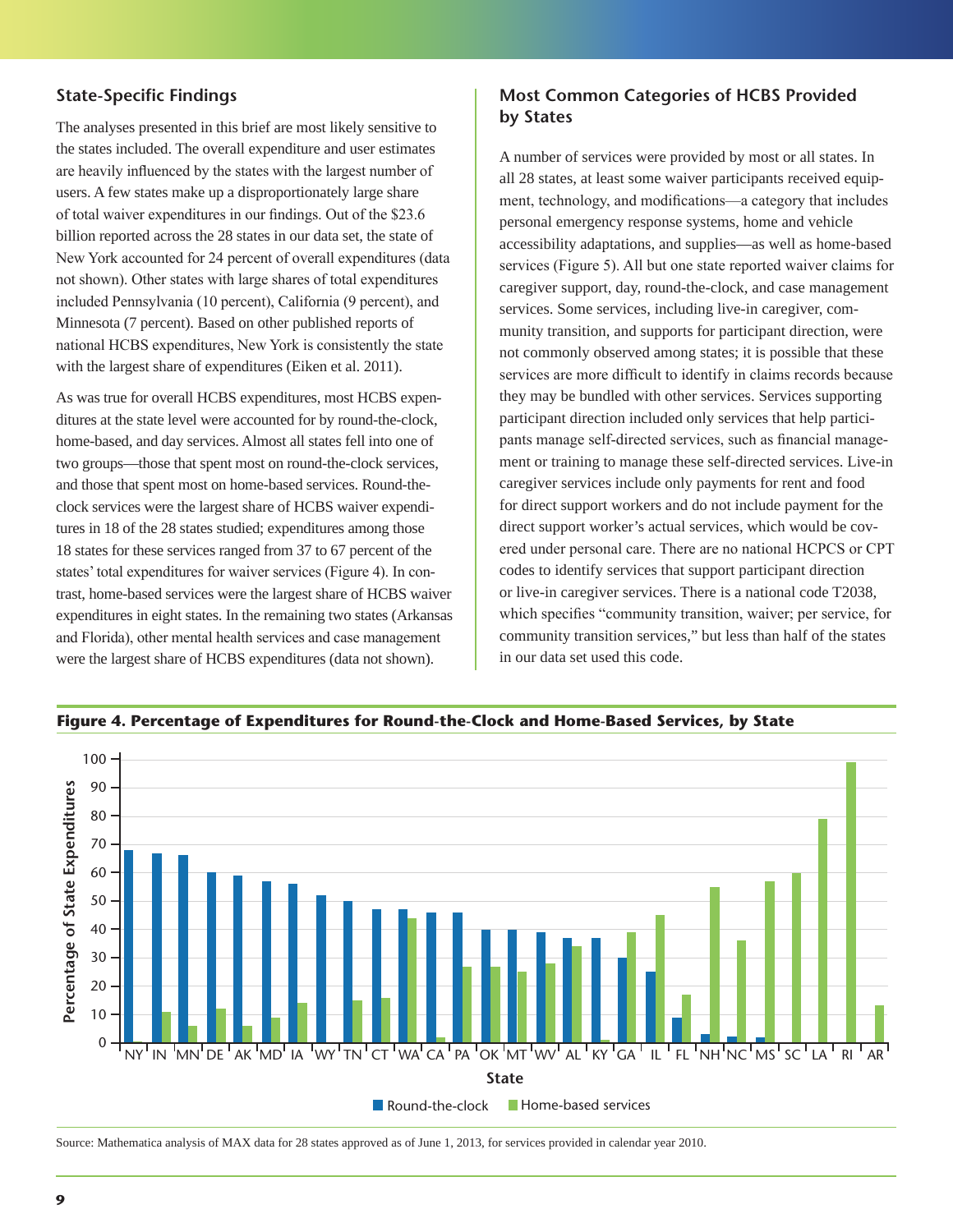

## **Figure 5. Number of States Reporting Waiver Claims for Each HCBS Taxonomy Category**

Source: Mathematica analysis of MAX data for 28 states approved as of June 1, 2013, for services provided in calendar year 2010.

## **Caveats and Limitations**

Because this brief analyzes only 28 states, we are careful not to present our findings as representative of the national HCBS landscape. Our caution is especially warranted because the findings are dominated by expenditures in a few states and because waiver services are only a part of the overall Medicaid HCBS landscape, which includes HCBS provided as a State Plan service and available to all Medicaid enrollees who may need them.10

Our ability to differentiate taxonomy services varied greatly across the states because of variation in the quality of state reporting. Differentiating services across states was difficult when states used inconsistent terminology or state-specific procedure codes. We discovered that Pennsylvania replaced one or more of its information systems in 2009 or 2010, which caused changes in its state-specific service code definitions. We were able to obtain updated definitions for Pennsylvania, but other states may have implemented similar changes without our having detected them, and the taxonomy may have misclassified certain codes. At the same time, the state-specific procedure codes are not without their advantages; many of the descriptions contained detail not present in the national codes, which

enhanced our ability to map claims to taxonomy services. Washington, for example, used state-specific procedure codes that usually indicated place of service.

One HCBS category that was difficult to identify in claims data was rent and food expenses for live-in caregivers. Only one state reported expenditures that were mapped to this category, and for only five users in the state. This category includes only payments for rent and food for direct support workers; payment for the actual services of the direct support worker would be covered under personal care. Further research would be required to understand whether this service is offered infrequently by the particular states in our analysis or whether these services are frequently bundled with personal care services in these states and were therefore captured in the home-based services category.

It is unclear whether state-level variation in spending is accurate or is a symptom of a data anomaly. For example, in most states (13 out of the 16 states reporting expenditures for participant training), expenditures accounted for 2 percent or less of total HCBS expenditures in the state, but in 3 states this category accounted for over 10 percent of total expenditures (data not shown). It is also unclear whether these 3 states actually spent more on this service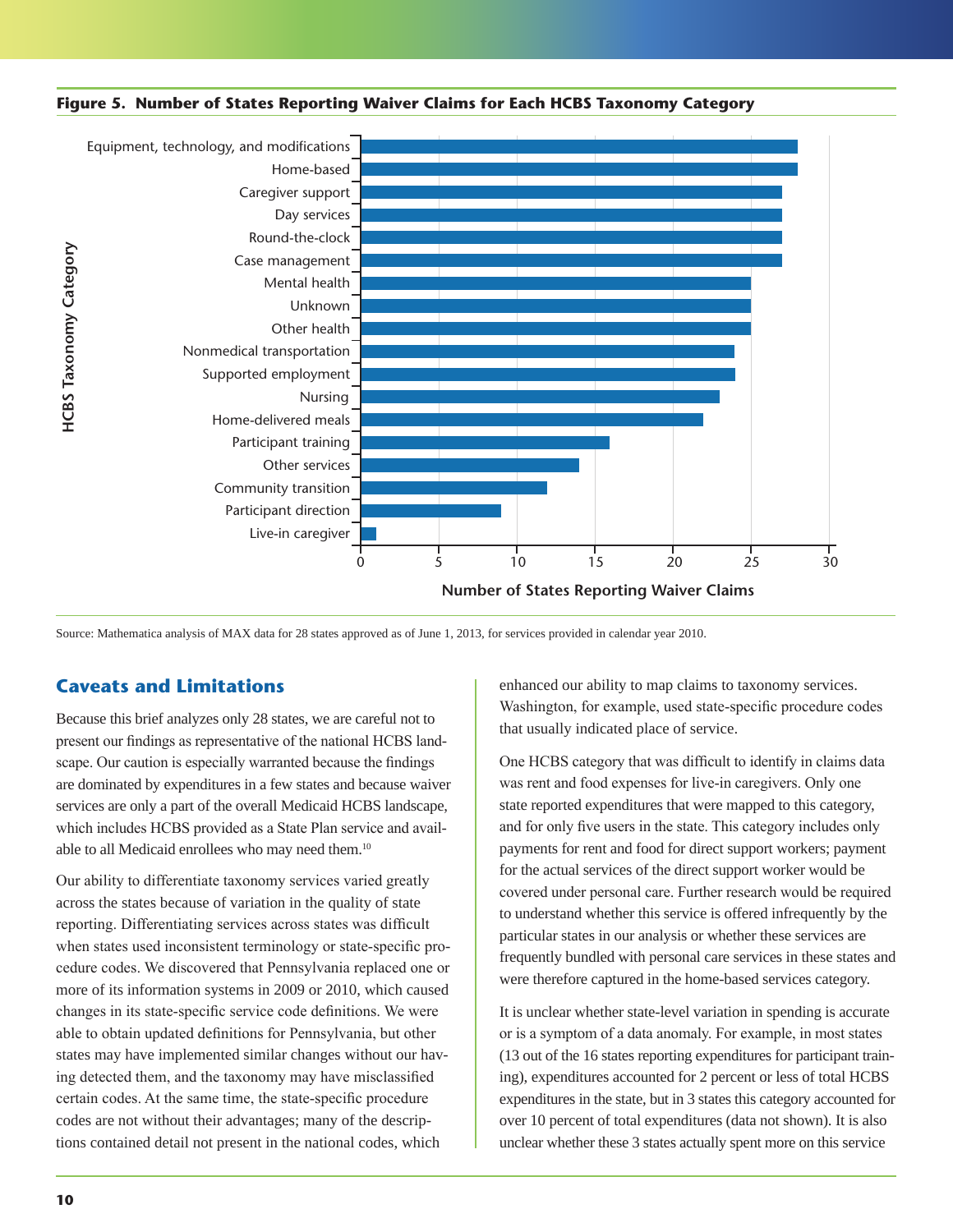or whether this service was under-identified in other states or masked by a data anomaly. Lastly, our findings rely solely on services reported via claims data. Some services, such as case management, may be paid out of a state's administrative funds, which are not collected in our dataset. Thus our findings may be underreporting the number of total users and expenditures.

## **Conclusions**

The HCBS taxonomy has started to provide more detailed information on what home- and community-based services entail, which services are widely used, and which services drive overall expenditures. Among the 28 states in our analysis, nearly 80 percent of the total \$23.6 billion spent on 1915(c) waiver services was for round-the-clock, home-based, and day services. Case management, along with equipment, modifications, and technology, were widely used services, but they are not particularly costly and do not account for a large proportion of expenditures in every state. On the other hand, some services, such as roundthe-clock, are used by only a small proportion of waiver service users but account for a disproportionate share of total HCBS expenditures because of their high per-user costs (over \$54,000 per user in the case of round-the-clock services).

The taxonomy makes it easier to assess and identify state-level variation for HCBS. Although it is unclear whether variation represents differences in the prices states pay for a service, differences in how states define a specific service, or differences in how states report on services, the finer detail provided by the taxonomy helps to pinpoint and explain the variation. Researchers are already using the taxonomy to answer specific research questions and further investigate the use of HCBS. One study used the taxonomy to compare personal care assistance services across states and to look at how accessible those services are when they are offered as a State Plan optional service (Ruttner and Irvin 2013). Having an existing crosswalk made it easy for that study to identify personal assistance services through both national and state-specific procedure codes. The MFP demonstration also used the taxonomy in a slightly modified form to allocate MFPfinanced services to taxonomy categories (Irvin 2013).

As CMS implements the HCBS taxonomy in other Medicaid systems, we expect to see improved reporting of HCBS and increased standardization of service definitions across states. Once the HCBS taxonomy is implemented in the new expanded version of MSIS, known as the Transformed Medicaid Statistical Information System (T-MSIS), states will take over responsibility of mapping services to taxonomy categories and thereby replace the MAX crosswalk. Because state staff are more familiar with the types of services offered and how they are

reported, we expect the implementation of the taxonomy in T-MSIS to result in more reliable information. The current taxonomy crosswalk is based almost exclusively on the minimal information available through claims data, which are often incomplete. Outside of claims data, the taxonomy seeks to facilitate a common language across other Medicaid business operations. CMS intends to integrate the HCBS taxonomy into its electronic system for 1915(c) waiver applications in the future. Once it has done so, waiver applications, claims data, and waiver expenditures will more consistently identify HCBS.

#### **References**

- Borck, Rosemary, Allison Dodd, Ashley Zlatinov, Shinu Verghese, and Rosalie Malsberger. "Medicaid Analytic Extract 2008 Chartbook." Washington, DC: Mathematica Policy Research, February 2012a.
- CMS (Centers for Medicare & Medicaid Services). "Medicaid Analytic eXtract (MAX) General Information." Available at [[http://www.cms.gov/Research-Statistics-Data-and-Systems/](http://www.cms.gov/Research-Statistics-Data-and-Systems/Computer-Data-and-Systems/MedicaidDataSourcesGenInfo/MAXGeneralInformation.html) [Computer-Data-and-Systems/MedicaidDataSourcesGenInfo/](http://www.cms.gov/Research-Statistics-Data-and-Systems/Computer-Data-and-Systems/MedicaidDataSourcesGenInfo/MAXGeneralInformation.html) [MAXGeneralInformation.html](http://www.cms.gov/Research-Statistics-Data-and-Systems/Computer-Data-and-Systems/MedicaidDataSourcesGenInfo/MAXGeneralInformation.html)]. Accessed June 19, 2013a.
- CMS (Centers for Medicare & Medicaid Services). "HCPCS–General Information." Available at [\[http://www.cms.gov/Medicare/Coding/](http://www.cms.gov/Medicare/Coding/MedHCPCSGenInfo/index.html?redirect=/medhcpcsgeninfo/) [MedHCPCSGenInfo/index.html?redirect=/medhcpcsgeninfo/](http://www.cms.gov/Medicare/Coding/MedHCPCSGenInfo/index.html?redirect=/medhcpcsgeninfo/)]. Accessed July 19, 2013b.
- Eiken, Steve, Kate Sredl, Brian Burwell, and Lisa Gold. "Medicaid Expenditures for Long-Term Services and Supports: 2011 Update." Cambridge, MA: Thomson Reuters, October 2011.
- Irvin, Carol V. "Techniques to Support Rapid Cycle Evaluation: The National Evaluation of the Money Follows the Person Demonstration." Presented at the AcademyHealth Annual Research Meeting, Baltimore, MD, June 2013.
- Kaiser Commission on Medicaid and the Uninsured. "How is the Affordable Care Act Leading to Changes in Medicaid Long-Term Services and Supports (LTSS) Today? State Adoption of Six LTSS Options." Washington, DC: Kaiser Family Foundation, April 2013. Available at [[http://kff.org/medicaid/issue-brief/how](http://kff.org/medicaid/issue-brief/how-is-the-affordable-care-act-leading-to-changes-in-medicaid-long-term-services-and-supports-ltss-today-state-adoption-of-six-ltss-options/)[is-the-affordable-care-act-leading-to-changes-in-medicaid-long](http://kff.org/medicaid/issue-brief/how-is-the-affordable-care-act-leading-to-changes-in-medicaid-long-term-services-and-supports-ltss-today-state-adoption-of-six-ltss-options/)[term-services-and-supports-ltss-today-state-adoption-of-six-ltss](http://kff.org/medicaid/issue-brief/how-is-the-affordable-care-act-leading-to-changes-in-medicaid-long-term-services-and-supports-ltss-today-state-adoption-of-six-ltss-options/)[options/](http://kff.org/medicaid/issue-brief/how-is-the-affordable-care-act-leading-to-changes-in-medicaid-long-term-services-and-supports-ltss-today-state-adoption-of-six-ltss-options/)]. Accessed July 11, 2013.
- Ruttner, Laura, and Carol V. Irvin. "Implications of State Methods for Offering Personal Assistance Services." MAX Medicaid Policy Brief No 18. Washington, DC: Mathematica Policy Research, June 2013.
- Truven Health Analytics. "Medicaid Home and Community-Based Services (HCBS) Taxonomy." Ann Arbor, MI: Truven Health Analytics, 2012. Available at [[http://www.cms.gov/Research-](http://www.cms.gov/Research-Statistics-Data-and-Systems/Computer-Data-and-Systems/MedicaidDataSourcesGenInfo/MAXGeneralInformation.html)[Statistics-Data-and-Systems/Computer-Data-and-Systems/](http://www.cms.gov/Research-Statistics-Data-and-Systems/Computer-Data-and-Systems/MedicaidDataSourcesGenInfo/MAXGeneralInformation.html) [MedicaidDataSourcesGenInfo/MAXGeneralInformation.html](http://www.cms.gov/Research-Statistics-Data-and-Systems/Computer-Data-and-Systems/MedicaidDataSourcesGenInfo/MAXGeneralInformation.html)]. Accessed August 19, 2013.
- U.S. Department of Health and Human Services, Office of the Assistant Secretary for Planning and Evaluation. "Understanding Medicaid Home and Community Services: A Primer." Washington, DC: DHHS, ASPE, October 2000. Available at [[http://aspe.hhs.gov/](http://aspe.hhs.gov/daltcp/reports/primer.pdf) [daltcp/reports/primer.pdf\]](http://aspe.hhs.gov/daltcp/reports/primer.pdf). Accessed July 15, 2013.
- Wenzlow, Audra, Victoria Peebles, and Stephen Kuncaitis. "The Application of the Taxonomy in Claims Data: A First Look at Expenditures for Medicaid HCBS." Ann Arbor, MI: Mathematica Policy Research, May 31, 2011.